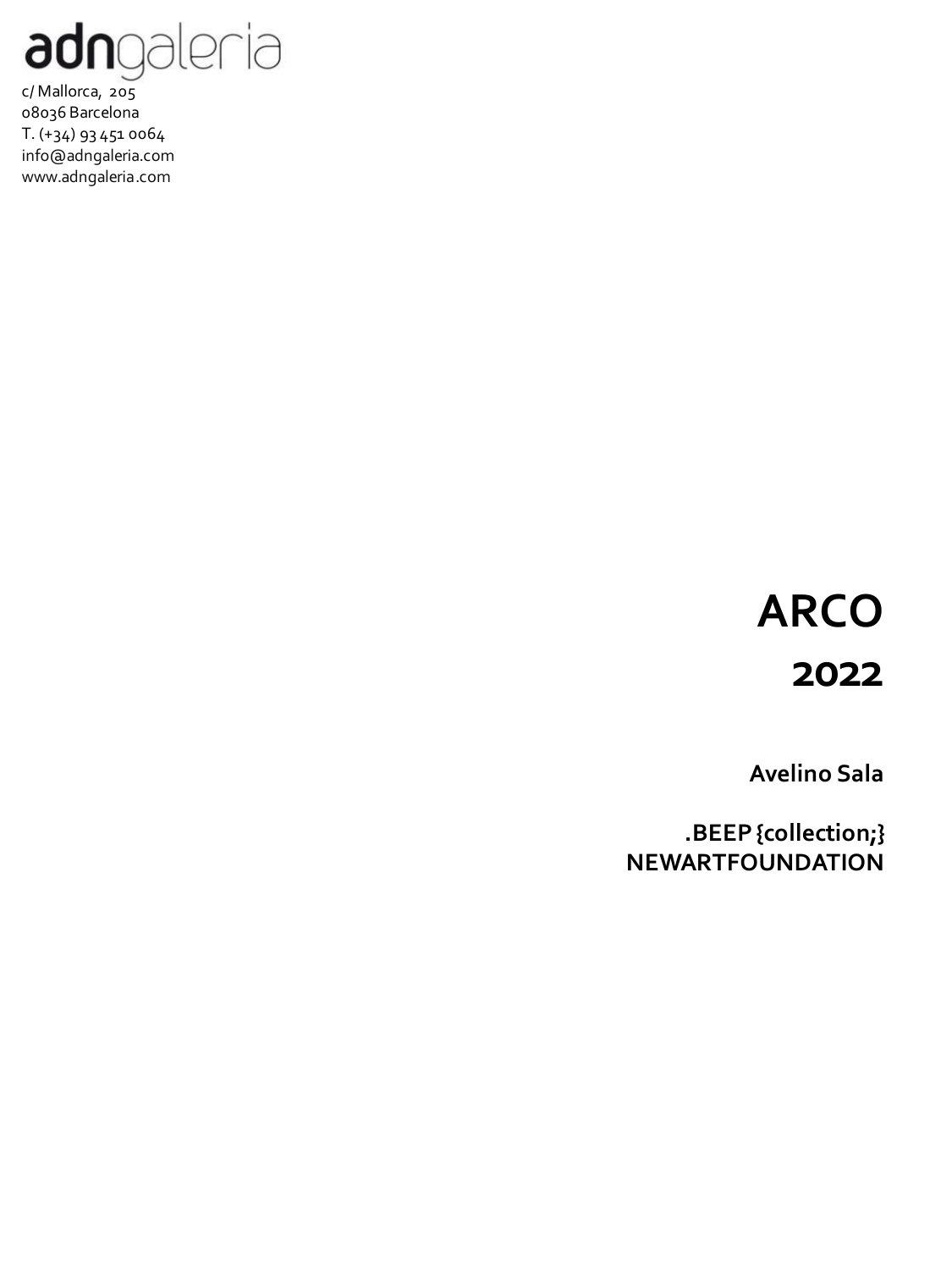

**AVELINO SALA** (Gijón-España, 1972)

Avelino Sala es artista, comisario, escritor y editor. Su trabajo como artista le ha llevado a cuestionar la realidad cultural y social desde una perspectiva romántica tardía con un punto de vista crítico. Al explorar continuamente la imaginería social, Sala intenta señalar los puntos dolorosos, demostrando la capacidad del arte como un espacio para la experimentación y para la creación de nuevos mundos. Sala es un referente español del arte como vehículo de resistencia política, en su producción hay una suerte de poética que contiene una reflexión sobre los poderes del Estado y el control que ejercen. Su reconocible estética refuerza un discurso tan necesario como poderoso, que abarca temas sensibles y relevantes como las migraciones, la dislocación contemporánea, la crisis ambiental y las paradojas del capitalismo.

Avelino Sala is an artist, curator, writer and editor. His workas an artist has led him to question the cultural and social reality from a late romantic perspective with a critical point of view. Bycontinuously exploring social imagery, Sala tries to puta finger on sore spots, demonstrating the power of art as a space for experimentation and forthe creation of new worlds. Sala is a Spanish referent of art as a vehicle for political resistance, in his production there is a sort of poetics that contains a reflection on state powers and the control they exercise. His recognizableaesthetic strengthens a discourse that is as necessary as it is powerful, encompassing sensitive and relevant subjects such as migrations, contemporarydislocation, the environmental crisis and the paradoxes of capitalism.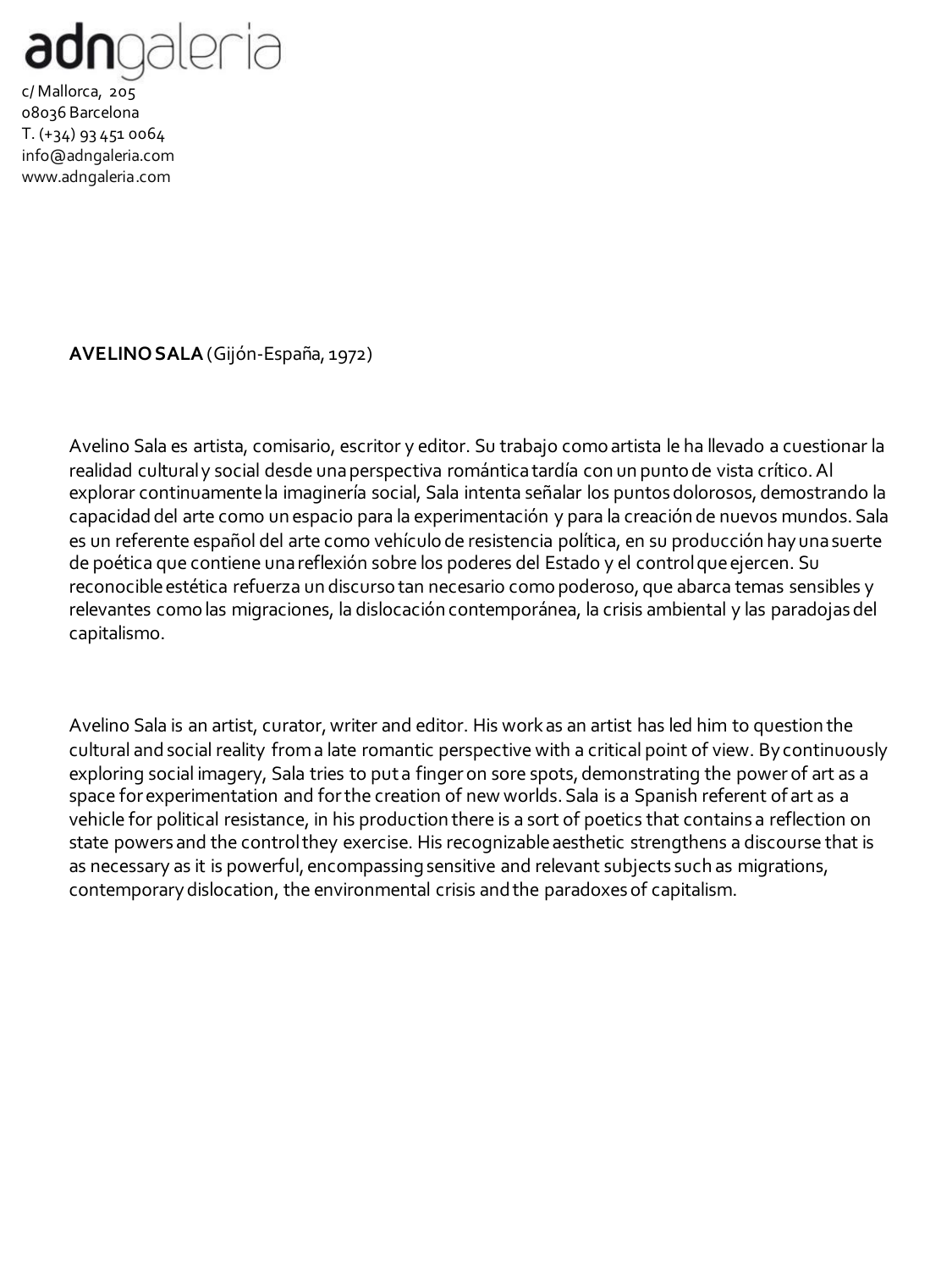

> Avelino Sala *Black Rain (criptomonedas)*

El proyecto Black Rain (criptomonedas) está enfocado en la dualidad material e inmaterial de las criptomonedas y la propia naturaleza volátil de los NFTs en el contexto de internet. Por un lado, se le da corporeidad a las monedas que no tienen forma física y por otro se plantea en NFT sobre la propia moneda como un ejercicio de crítica sobre el propio medio, el dinero negro, el dinero no controlado que se mueve online a través de los activos digitales.

The Black Rain project (cryptocurrencies) focuses on the material and immaterial duality of cryptocurrencies and the volatile nature of NFTs in the context of the internet. On the one hand, currencies that lack a physical form are given corporeality and on the other, in the form of an NFT, an exercise of criticism of the medium itself is posed; black money, uncontrolled money that moves online through digital assets.

NTF: <https://opensea.io/collection/avelino-sala>